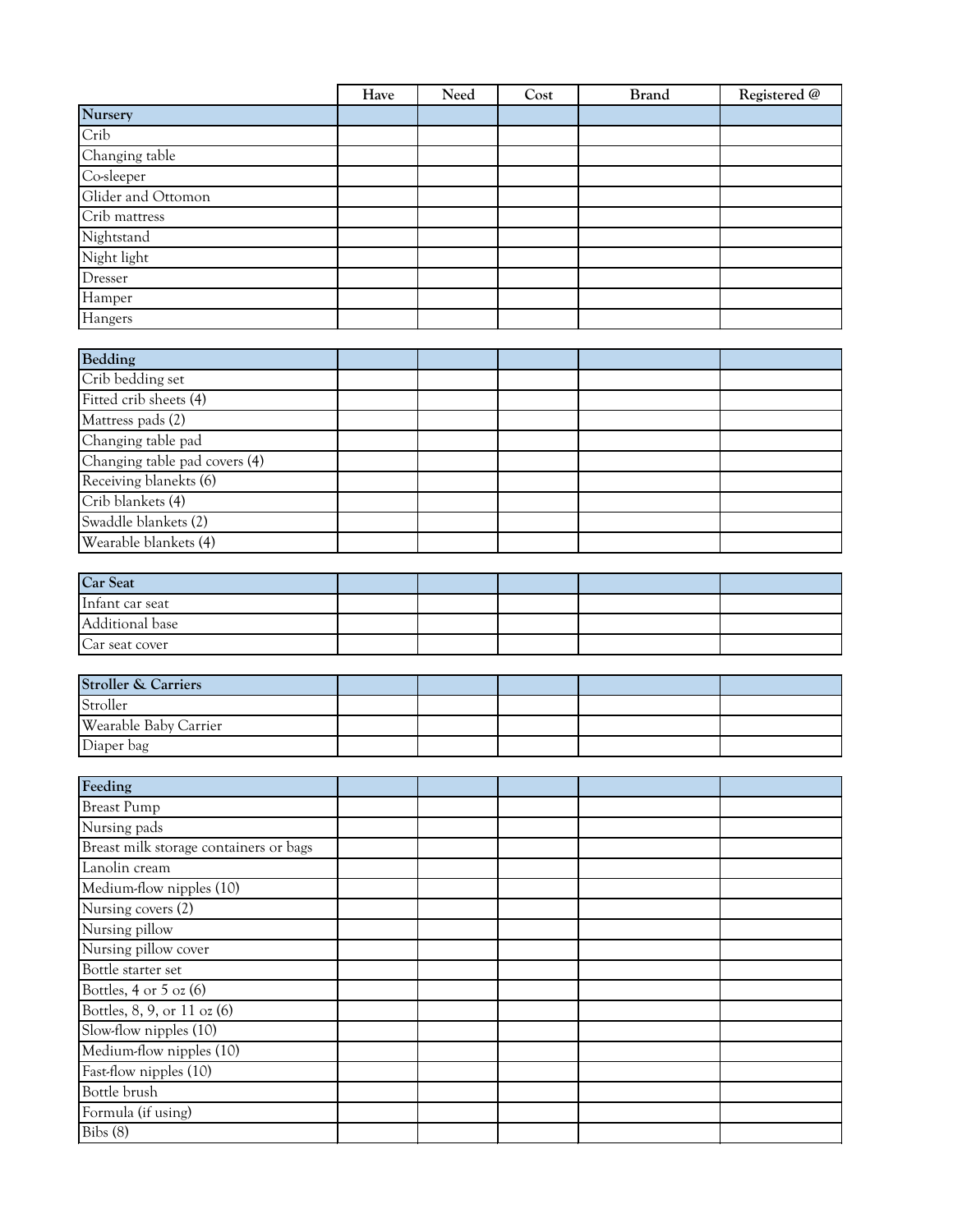| Burping cloths (10) |  |  |  |
|---------------------|--|--|--|
| Pacifiers (8)       |  |  |  |
| Pacifier holder     |  |  |  |
| Teethers (3)        |  |  |  |
| High chair          |  |  |  |
| <b>Bumbo</b>        |  |  |  |
| Bumbo tray          |  |  |  |

| <b>Diapering</b>        |  |  |  |
|-------------------------|--|--|--|
| Diapers size 0 (360)    |  |  |  |
| Diapers size 1 (1080)   |  |  |  |
| Diapers size 2 (1080)   |  |  |  |
| Diapers size 3 (1440)   |  |  |  |
| Baby wipes              |  |  |  |
| Diaper cream & ointment |  |  |  |
| Baby wipe dispenser     |  |  |  |
| Diaper pail             |  |  |  |
| Diaper pail refills     |  |  |  |

| <b>Bathing &amp; Infant Care</b> |  |  |  |
|----------------------------------|--|--|--|
| Baby bath tub                    |  |  |  |
| Baby bath towels (6)             |  |  |  |
| Wash cloths (12)                 |  |  |  |
| Shampoo & body wash              |  |  |  |
| Body lotion                      |  |  |  |
| Grooming kit                     |  |  |  |
| Thermometer                      |  |  |  |
| Humidifier                       |  |  |  |
| Aspirator                        |  |  |  |
| Bath toys                        |  |  |  |
| Bath toy holder                  |  |  |  |

| Clothing                    |  |  |  |
|-----------------------------|--|--|--|
| Onesies (8)                 |  |  |  |
| Stretchy sleepers (8)       |  |  |  |
| Sleepsack (4)               |  |  |  |
| Nightgowns $(5)$            |  |  |  |
| Pull-on pants (6-8)         |  |  |  |
| Socks (6-8)                 |  |  |  |
| Caps, mittens & booties (2) |  |  |  |

| <b>Safety</b>          |  |  |  |
|------------------------|--|--|--|
| Baby monitor           |  |  |  |
| Outlet covers & plugs  |  |  |  |
| Cabinet & drawer locks |  |  |  |
| First aid kit          |  |  |  |

| Play Time        |  |  |  |
|------------------|--|--|--|
| Infant swing     |  |  |  |
| Crib Mobile      |  |  |  |
| Play yard        |  |  |  |
| Play yard sheets |  |  |  |